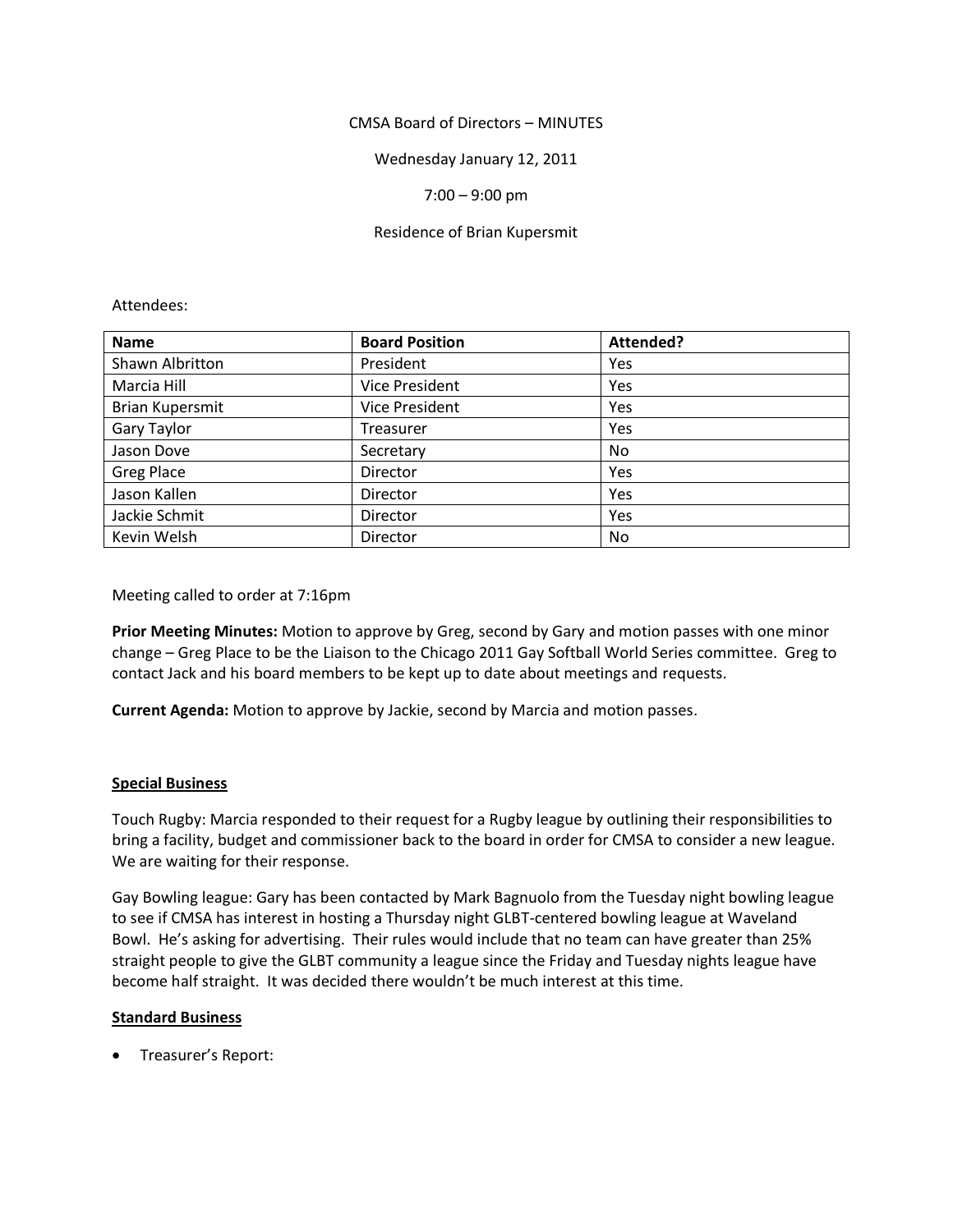Gary is waiting for the audit to be finalized in order the reconcile bank statements. He hopes to hear from Bob Wissman by the end of this week so he can get Quickbooks back up to date. Bob thought \$75,000 was an appropriate amount of excess for an organization of our size. Ideas were discussed on where to put this excess money: give back to our leagues based on their individual player numbers or lower membership fees. As soon as Gary gets the final audit, he will send an electronic treasury report.

Tennis is possibly \$25,000 in the red for 2008-2009 according to Gary's Quickbooks report. They paid \$15,000 to the Center on Halsted as a donation that year. Greg expressed concern that the league is charging high fees to the members and directly donating this money out – are the tennis players aware? He and Brian suggested that individual sports run these donations by the main board so we are made aware as a courtesy. There was discussion on what CMSA offers to Tennis since they run very independently. Their budget for all tennis programs are currently rolled into one large budget. Gary thought it would be easier to handle if each tennis program was split up into a smaller budget. He's working with Ray In on their budget.

- Committee Reports:
	- 1. Advertising should list Jason Kallen and combine this committee with Marketing. Jason's put together a plan that breaks down each sport by season and whether or not they need to increase players/teams. \$650 can be used to get information out for a league that doesn't necessarily need members, and \$1000 would be used in those leagues that need players/teams or have room to increase in size. He recommends that CMSA get the word out, and costs for Windy City Times are based on a ¼ page in color and online marketing is for a banner ad on their website. Brian wanted to know specifically what draws in readers is it the specific sport or the fact that we're a GLBT-based organization? Brian recommended March-April blast for the summer sports and then a general CMSA blast for later in the summer. Gary wants to know the readership numbers for both WCT and Gay Chicago. Greg asked how the outlaying players hear about CMSA – Shawn thought most people find us on Google or word of mouth. Greg wondered if Gay Chicago was read by women and there was discussion about dropping Gay Chicago as an advertising medium for the women's sports if they're not reading this magazine or visiting this website. Sam Hamilton has been advertising the upcoming Women's Party by placing posters in T's - this prompted a question by Greg to see if bars will take our posters as a means of advertising. Marcia suggested we raise the advertising budget to \$10,000 since we only had \$4500 budgeted for this next year. If we follow Jason's plan, we could spend \$2500/quarter with bundled and CMSA general ads. Mike Gaudreau will be asked by Shawn if he can do graphics work for our ads. The motion to increase the budget by made by Marcia, Jason K. seconded and the motion passed.
	- 2. Sponsorship nothing to report
	- 3. Women's Social Committee the party is coming up on January 22. Their committee asked for our membership list but it was denied so they may not check people in at the doors. Sam's ad is on our website and an email blast went out to our women members. A calendar was put together and proceeds will benefit Howard Brown – LCCP. The first 300 people in will receive a free drink ticket at Joe's on Weed St.
	- 4. Open Social Committee Shawn suggested Gentry downtown for a possible location but questions their capacity. Other options were mentioned and board members will follow up: Greg to look into the Museum of Science and Industry, the Soldier Field clubhouse, and Navy Pier. Gary to contact the Aquarium, and Shawn will look into the Miller Lite room at US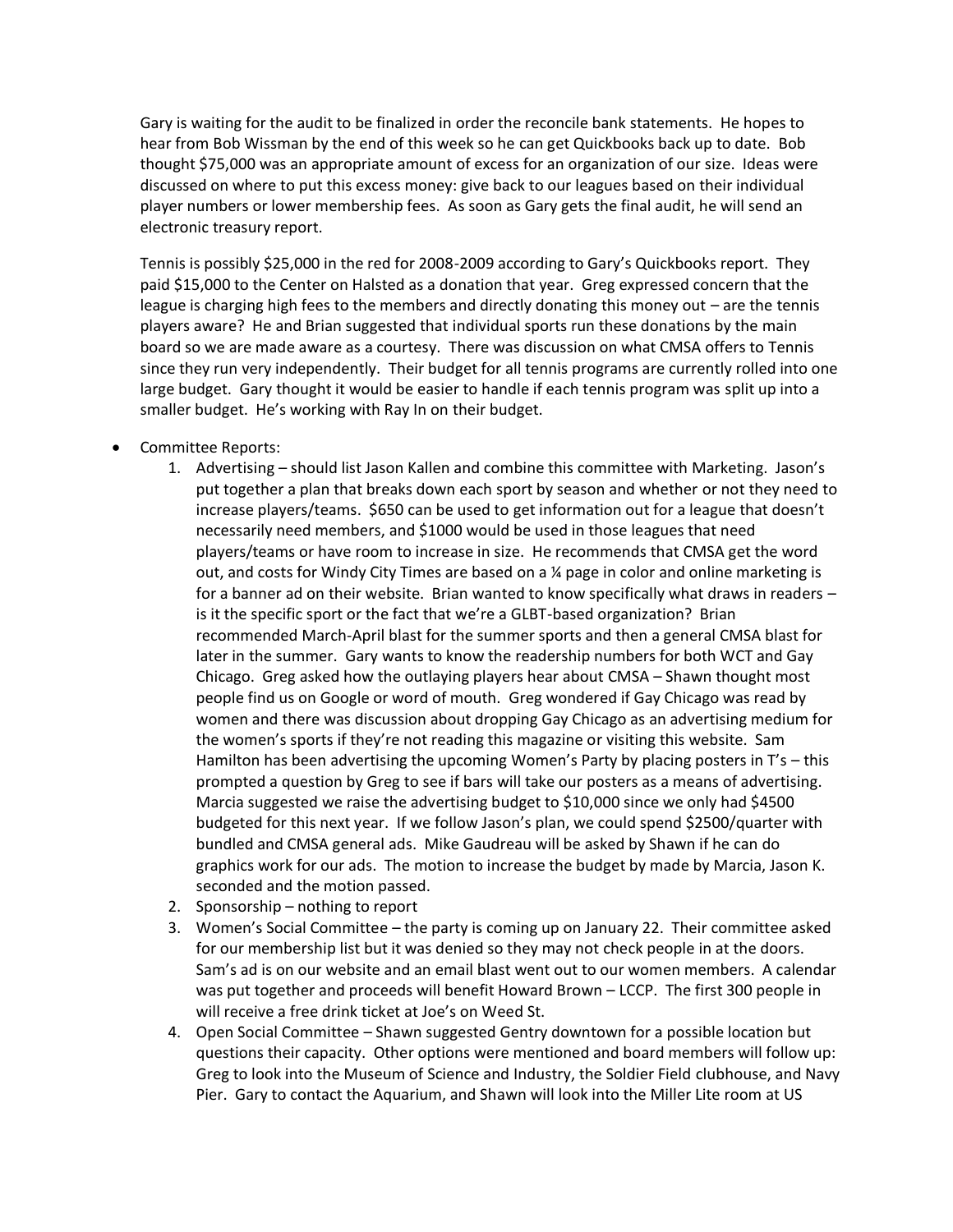Cellular Field. Time is pressing since it's tentatively set for February  $26<sup>th</sup>$ . Horseshoe Casino has also approached CMSA about hosting an event there – Shawn to follow up. We all agreed Jackhammer was too small of a venue last year. Shawn also asked if the Chicago 2011/Green Team Property Superbowl Party at Spin can be promoted as a CMSA event to get advertising out to our members. All proceeds will go to Chicago 2011 and Spin will donate \$3000. Gary wanted to know how it would benefit CMSA, and Greg and he suggested a mention of this event can be placed in our next email blast but that it should not be listed as a CMSA event. Brian was concerned that other groups will keep coming back for more email blasts if we let this one through and how do we limit the amount of requests for other fundraisers? Jason thought it would potentially encourage member participation if they see it's affiliated with CMSA – the Superbowl may be a big enough draw. Gary wanted commissioners to be given a deadline for getting information in our email blasts – it was suggested by Jason that monthly email blasts could be more effective than quarterly. If a blast is scheduled for the  $1<sup>st</sup>$  of the month, give commissioners until the  $15<sup>th</sup>$  of the prior month to get their info in – Gary to contact them about this. Marcia will be sending an email blast about the Women's Social event and we agreed to add a mention about the Superbowl party in this manner: a Chicago 2011 Fundraiser sponsored by Green Team Properties, located at Spin and all CMSA members are welcome to attend.

- 5. Park District remove Joe Pittman as the liaison, Jack Nielsen still wants to participate in this. Marcia is concerned that we're paying too much court time upfront and she wants to know if there's a way to pay half upfront and then finalize the budget once teams are confirmed. Recently, Jack got a late email from Dana because she was sick. By the time the email came the money was due the next day and we've overpaid for women's dodgeball and volleyball. The Park District doesn't refund us for unused court/field time. Marcia will contact Duckie (member of the Rebels football team) but also contact Jack to talk with Dana. Greg knows the North Regional manager and will contact him. There's high turnover lately at the Park District over concern about who the next mayor will be.
- 6. Hall of Fame Committee: Nominations are closing soon, and the induction ceremony will be held in March.
- 7. Ways and Means Committee: Kevin has been contacting commissioners but it's been a slow process.
- 8. NAGAAA World Series 2011: Greg will contact Jack about getting his requested info out already discussed under Open Social Committee.
- Complaints:
	- 1. Open Dodgeball has already had a player ejected the first night. The Chucks team had a player that swore when leaving the court because he was hit out. Marcia ejected him. Shawn wanted to remind the Board that we have authority to stop this type of behavior if we witness it in our leagues.
- Complimentary Memberships: none
- Programs:
	- 1. Badminton Lucas Wonn is Commissioner. Winter doubles will start in 2 weeks; an increase in participation was seen this week at Open Gym.
	- 2. Basketball Men's Mark Sakalares is Commissioner. 21 teams with possibly 20 completely new members have joined CMSA with this new league.
	- 3. Basketball Women's Marcia Hill and Sam Hamilton are Commissioners. 10 teams this year, and any player with college experience in the last 10 years need to play in competitive.
	- 4. Dodgeball Open Jack Neilsen is Commissioner. 18 teams have joined.
	- 5. Dodgeball Women's Jen Hostetler is Commissioner. Only 10 teams have joined.